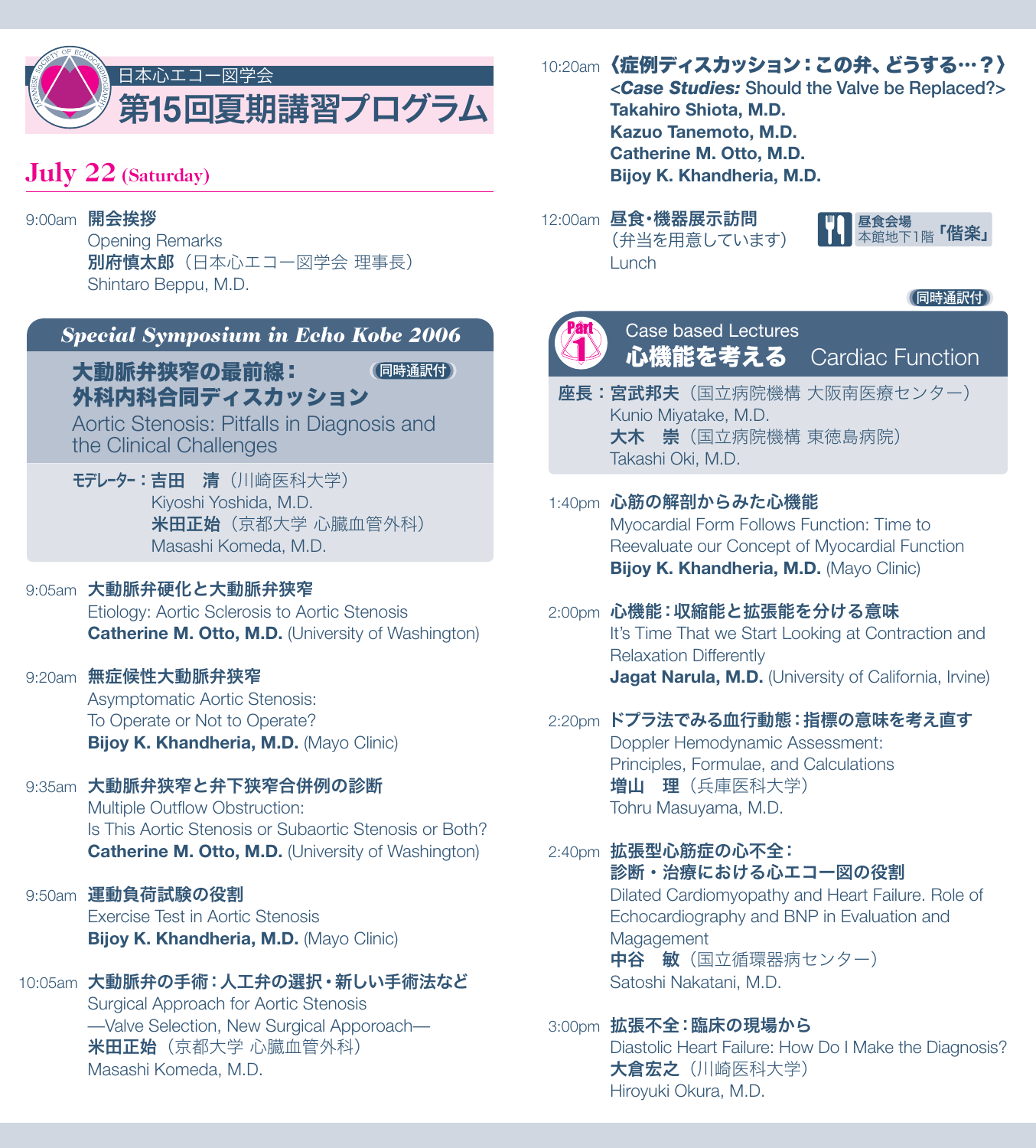3:20pm 心臓再同期療法における心エコー図の役割 Cardiac Resynchronization Therapy 2006: Assessment by

2D/Doppler and Strain Rate Imaging **Bijoy K. Khandheria, M.D.** (Mayo Clinic)

- 3:40pm パネルディスカッション Panel Discussion
- 4:00pm 休憩·機器展示訪問

Break

**同時通訳付** 



Case based Lectures 虚血性心疾患:ワンランクアップの診方 Ischemic Heart Disease

座長:別府慎太郎(大阪大学大学院 医学系研究科) Shintaro Beppu, M.D. 太田剛弘(府中病院 循環器科) Takahiro Ota, M.D.

4:30pm 不安定プラーク:心エコーで診る**??** What do we Look for in Vulnerable Plaques: Challenges to Echocardiographer **Jagat Narula, M.D.** (University of California, Irvine)

4:50pm 急性冠症候群の合併症:診断とマネージメント Complications of Acute Ischemic Syndromes Diagnosis and Management Guided by Echocardiography **Randolph P. Martin, M.D.** (Emory University Hospital)

## 5:10pm 虚血診断の新しい指標:拡張能 **Color Kinesis**

Diastolic Color Kinesis: New Insight into the Diagnosis of Ischemia 石井克尚(関西電力病院) Katsuhisa Ishii, M.D.

## 5:30pm 虚血性僧帽弁逆流:診断と治療を考える

Ischemic Mitral Regurgitation: Further Insights and Clinical Management **Takahiro Shiota, M.D.** (Cleveland Clinic)

# 5:50pm 虚血性僧帽弁逆流の外科治療 **Up-to-date**

Surgical Management for Ischemic Mitral Regurgitation: THIS is a Disease of Myocardium! 種本和雄(川崎医科大学 胸部心臓血管外科) Kazuo Tanemoto, M.D.

## 6:10pm パネルディスカッション Panel Discussion

6:30pm 散 会 Ajorn

# **July 23 (Sunday)**

P. ri 3 モーニングレクチャー Morning Lecture

座長:竹中 克(東京大学附属病院) Katsu Takenaka, M.D.

## 8:30am **No-reflow**と左室リモデリング:**Up-to-date**

No-reflow and LV Remodeling, Up-to-date 伊藤 浩(桜橋渡辺病院) Hiroshi Ito, M.D.

8:50am 休憩 Break

## **同時通訳付**



Case based Lectures 弁膜症の診断と治療 Valvular Heart Disease: Clinical Decision Making

座長:羽田勝征(榊原記念クリニック) Yoshiyuki Hada, M.D. **鄭 忠和** (鹿児島大学) Chuwa Tei, M.D.

## 9:00am 大動脈二尖弁

State-of-the Art: Bicuspid Aortic Valve **Catherine M. Otto, M.D.** (University of Washington)

## 9:20am 大動脈弁逆流:病態および手術の至適時期: 心エコー図で診るべきもの

Aortic Regurgitation: Natural History, Timing of Operation. What Information Should we Provide? 尾辻 豊(鹿児島大学) Yutaka Otsuji, M.D.

### 9:40am 大動脈弁逆流の手術: 知りたいこと・知ってほしいこと Surgeon's Perspective in Aortic Valve Surgery: What Do I Need to Know? 米田正始(京都大学 心臓血管外科) Masashi Komeda, M.D.